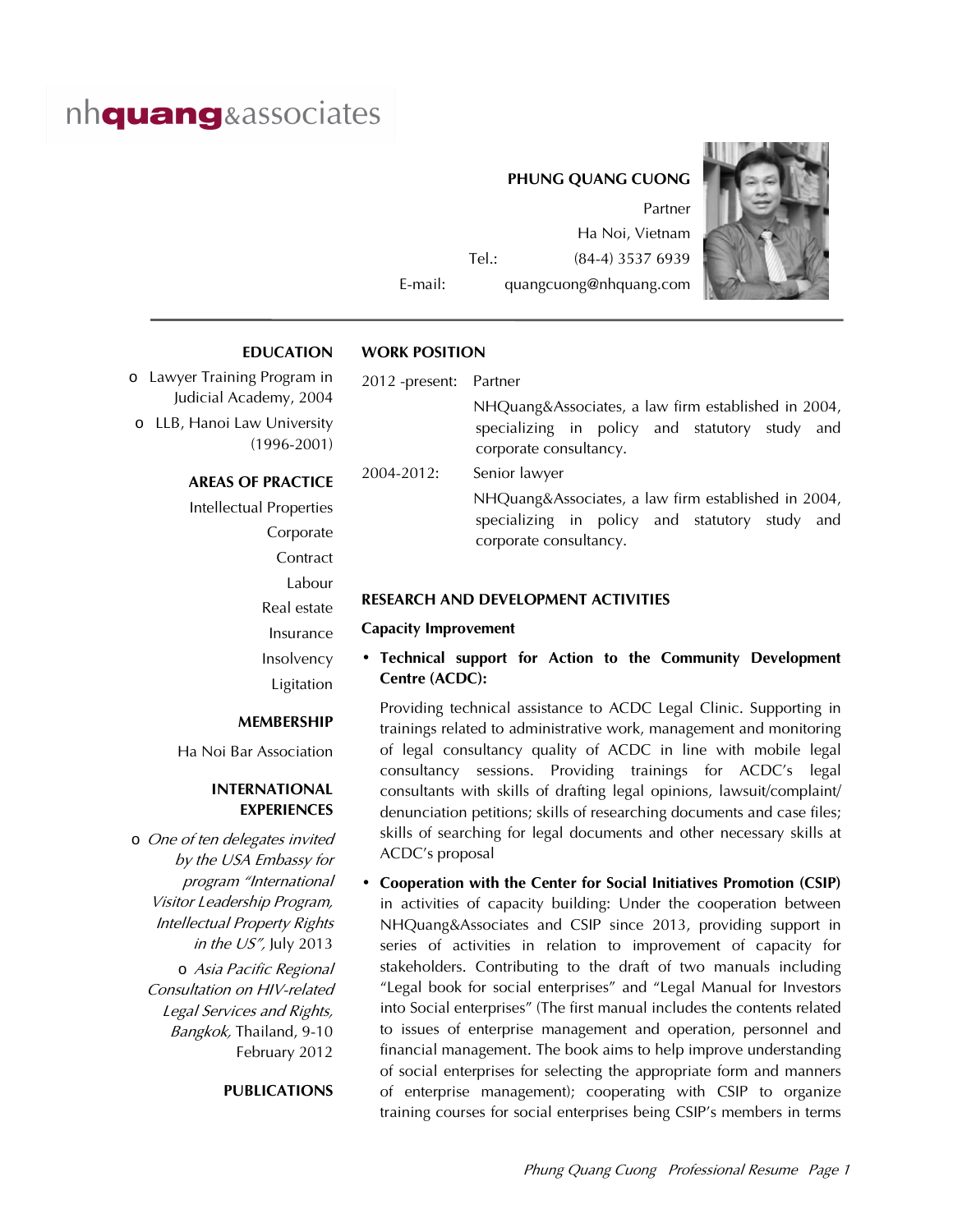o **Handbook for social enterprises and Handbook for investment in social enterprises,** cowriting with NHQuang&Associates under the sponsorship of Center for Social Initiatives Promotion, to be published in 2014

## o **Legal Handbook of Equality Rights in Access to Land,**  co-writing with NHQuang&Associates within the framework of the Project "Empowerment of Women to Claim their Land  $Right's'' - 2013$

o **Chapter: Settlement of Civil Cases,** Bench Book for judges' settlement of cases related to intellectual properties, Supreme People's Court

o Revising the **Handbook guiding the implementation of the Law on Environment Protection** co-written by JIFF and WARECOD

o **Preliminary report on Scanning of Regulations on procedures to handle enterprises' bankruptcy,**  WB and Department of Administrative Procedure Control – The Government **Office** 

of legal knowledge and corporate management skills. Providing advices for several enterprises being CSIP members such as VeXeRe.com, Reach Center… and other related associations and organizations in terms of organizational structure and corporate governance.

#### **Judicial Reform**

- **Assessment of one-year Implementation of Circular 70/2011/TT-BCA and the Regulations on Coordination** between Vietnam Bar Federation and the Supreme People's Procuracy, JPP and VBF 2013. Team Member in charge of studying documents and assessment writing
- **Survey on Court Administration in Viet Nam**, under the Project "Strengthening Access to Justice and Protection of Rights" (Project 58492) – sponsored by UNDP, steered by the Judicial Reform Secretariat of Judicial Reform Steering Committee, 2011-2013. Team Member in charge of in-depth interviews, data analysis. The survey was based on 4,000 mail questionnaires and over 50 direct interviews with court-related agencies nationwide.
- **Initiatives to Increase Protection of Women's Land rights in Vietnam**, Project "Empowerment of Women to Claim their Land Rights" (Project 61404), UNDP, 6/2013. Team Member in charge of desk study, direct interview, and final Handbook writing.
- **Implementation of Administrative Procedures/Regulatory Reform** supported by International Financial Company (IFC), in coordination with the Prime Minister's Task Force for Administrative Procedure Reform established under the Prime Minister's Project 30, 2009- 2012. Legal Expert leading team for scanning administrative procedures, calculating compliance cost and report writing
- **The Availability of Legal Services for People Living With HIV and Key Populations** – UNDP/UNAIDS Vietnam, 2011-2012. Team Member. The project aimed to provide an overall picture about legal services in Vietnam in general and legal services for people living with HIV in particular; to determine the demand for legal services of people living with HIV and affected communities, and propose and recommend solutions to develop and improve these legal services in Vietnam
- **Implementation of Administrative Procedures/Regulatory Reform supported by International Financial Company (IFC)**, in coordination with the Prime Minister's Task Force for Administrative Procedure Reform established under the Prime Minister's Project 30 (2009- 2012). Reviewing and making recommendation for administrative procedures relating to business including Consolidation of tax code and business code, Mining licenses, Land and construction,